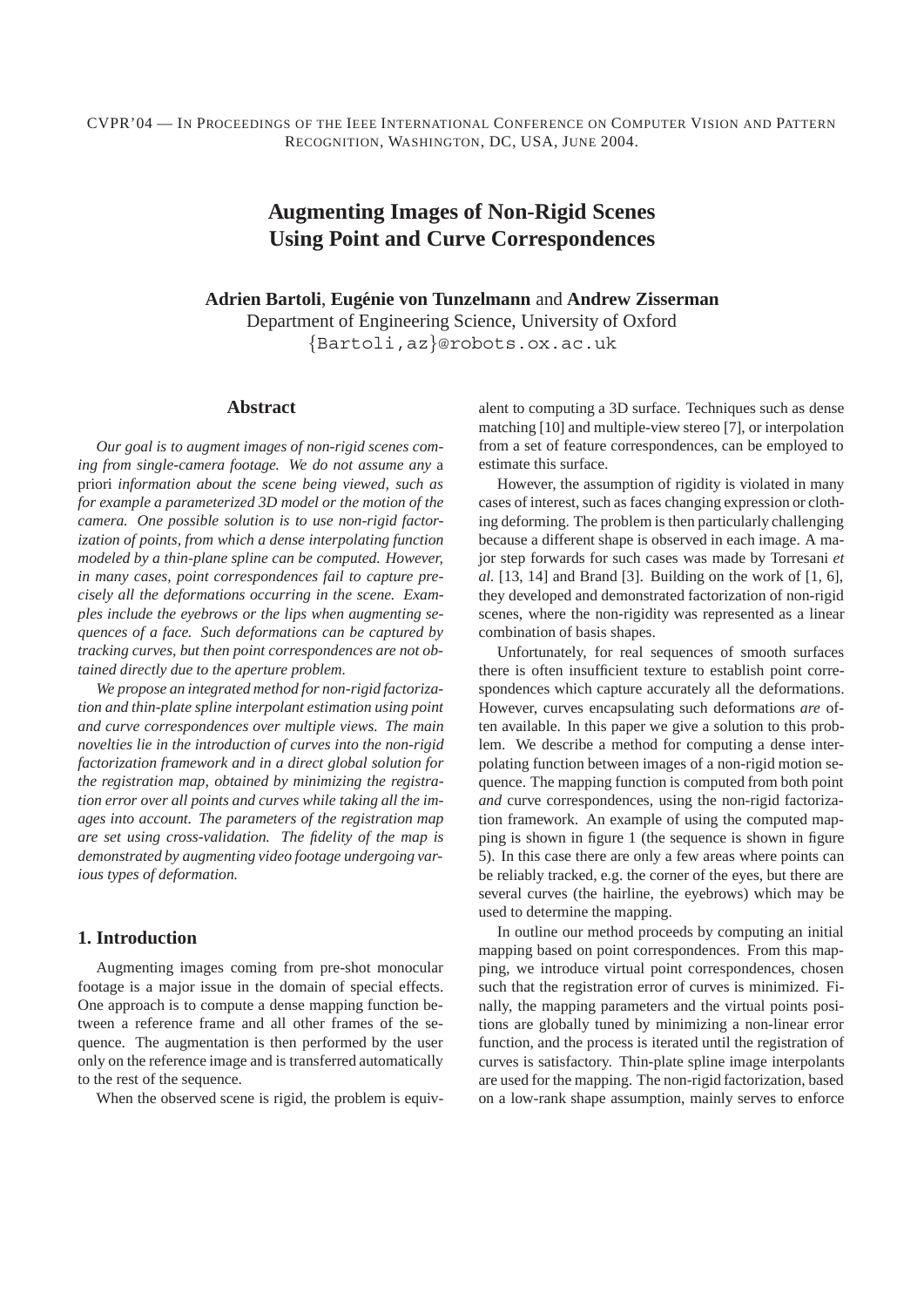

Figure 1. (left) Close-up of two frames of a 40 frame sequence from the film 'Run Lola Run'. (middle) the frames overlaid with real point and curve correspondences. (right) the frames augmented with a logo on the forehead. The top row shows the reference frame.

global shape consistency by defining a low-rank subspace for reconstructing the virtual points.

This paper is organized as follows. §2 gives preliminaries and background. §3 describes our approach and §4 reports experimental results. Finally, §5 gives conclusions and extensions.

## **2. Preliminaries and Background**

## **2.1. Notation**

Without loss of generality, we use the first image as the reference image, i.e. the image that we will relate to all other ones to perform augmentation. We do not use homogeneous coordinates, i.e. image point coordinates are 2 vectors. Vectors and matrices are respectively typeset using bold and sans-serif fonts, e.g. **x** and <sup>X</sup>. We denote *real points* as  $\mathbf{x}_{ij}$ , for the j-th  $(j = 1, \ldots, m)$  point in the *i*-th view  $(i = 1, \ldots, n)$ . Index  $k = 1, \ldots, l$  is used for curves, i.e. C*ik* is the i-th image of the k-th curve. The *virtual points* are denoted  $y_{ikp}$  where  $p = 1, \ldots, d_k$ . Points on a curve are obtained by  $C_{ik}(t)$ , where  $t \in [0, 1]$  is a parameter.

#### **2.2. Non-Rigid Factorization**

We sketch the assumptions and ideas of non-rigid factorization and the way we use it. We denote X the  $(2n \times m)$  matrix defined as:

$$
X = \begin{pmatrix} x_{11} & x_{12} & \cdots & x_{1m} \\ x_{21} & x_{22} & \cdots & x_{2m} \\ \vdots & \vdots & \ddots & \vdots \\ x_{n1} & x_{n2} & \cdots & x_{nm} \end{pmatrix}.
$$

Non-rigid factorization assumes the affine camera model and that centroids have been subtracted in each image. In the rigid case, matrix X has rank  $r = 3$  if the scene is 3D [12],  $r = 2$  if the scene is 2D. In the non-rigid case, it has been shown that X can still be of low rank, e.g. [14]. This result is obtained by assuming that the observed 3D shapes are linear combinations of basis shapes. For example, if a 3D scene is observed, and is a linear combination over 2 basis shapes, then  $r = 6$  since matrix X factorizes as:

$$
X = \underbrace{\begin{pmatrix} \lambda_{11}P_1 & \lambda_{12}P_1 \\ \lambda_{21}P_2 & \lambda_{22}P_2 \\ \vdots & \vdots \\ \lambda_{n1}P_n & \lambda_{n2}P_n \end{pmatrix}}_{M} \underbrace{\begin{pmatrix} \mathbf{B}_{11} & \mathbf{B}_{12} & \cdots & \mathbf{B}_{1m} \\ \mathbf{B}_{21} & \mathbf{B}_{22} & \cdots & \mathbf{B}_{2m} \end{pmatrix}}_{S},
$$

where  $P_i$  are the leading  $(2 \times 3)$  submatrices of affine projection matrices, the  $\lambda_{iu}$  are the weights of the linear combinations and  $\mathbf{B}_{uj}$  is the *u*-th 3D basis point for the *j*-th point. We call M the *motion matrix* and S the *shape matrix*. This factorization can be achieved by Singular Value Decomposition  $X = U\Sigma V^{T}$ . The motion and shape matrices are given by the *r* first columns of  $U_1/\overline{\Sigma}$  and the *r* trices are given by the r first columns of  $U\sqrt{\Sigma}$  and the r first rows of  $\sqrt{\Sigma}V^{T}$  respectively, which, in the presence of noise, corresponds to nullifying all but the  $r$  first singular values of X. Recomposing the motion and shape matrices gives the reprojected points  $\hat{X} = MS$ . Each column s of the shape matrix S corresponds to a physical point. More precisely, it is a *basis point* in  $\mathbb{R}^r$ : it encapsulates the lowrank information which, coupled to the motion matrix M, enables all images of the point to be predicted. While the basis shapes are obtained in a straightforward manner from the shape matrix, the weights and the projection matrices are difficult to extract properly from the motion matrix. Moreover, it is sometimes difficult to choose between 2D and 3D deforming scenes. Finally, the non-rigidity induces additional ambiguities in the reconstruction, see [9], and bundle adjustment needs therefore strong regularization terms.

Our algorithm relies on non-rigid factorization. However, it does not need the motion matrix to be explicitly decomposed into projection matrices and weight factors, nor the shape matrix to be cast as sets of 2D or 3D points. This avoids making an explicit choice between a 2D or 3D scene.

In practice, there is the issue of choosing the rank  $r$ . Previous solutions to this problem include [9] (using model selection), and [6] (by examining the singular values). In the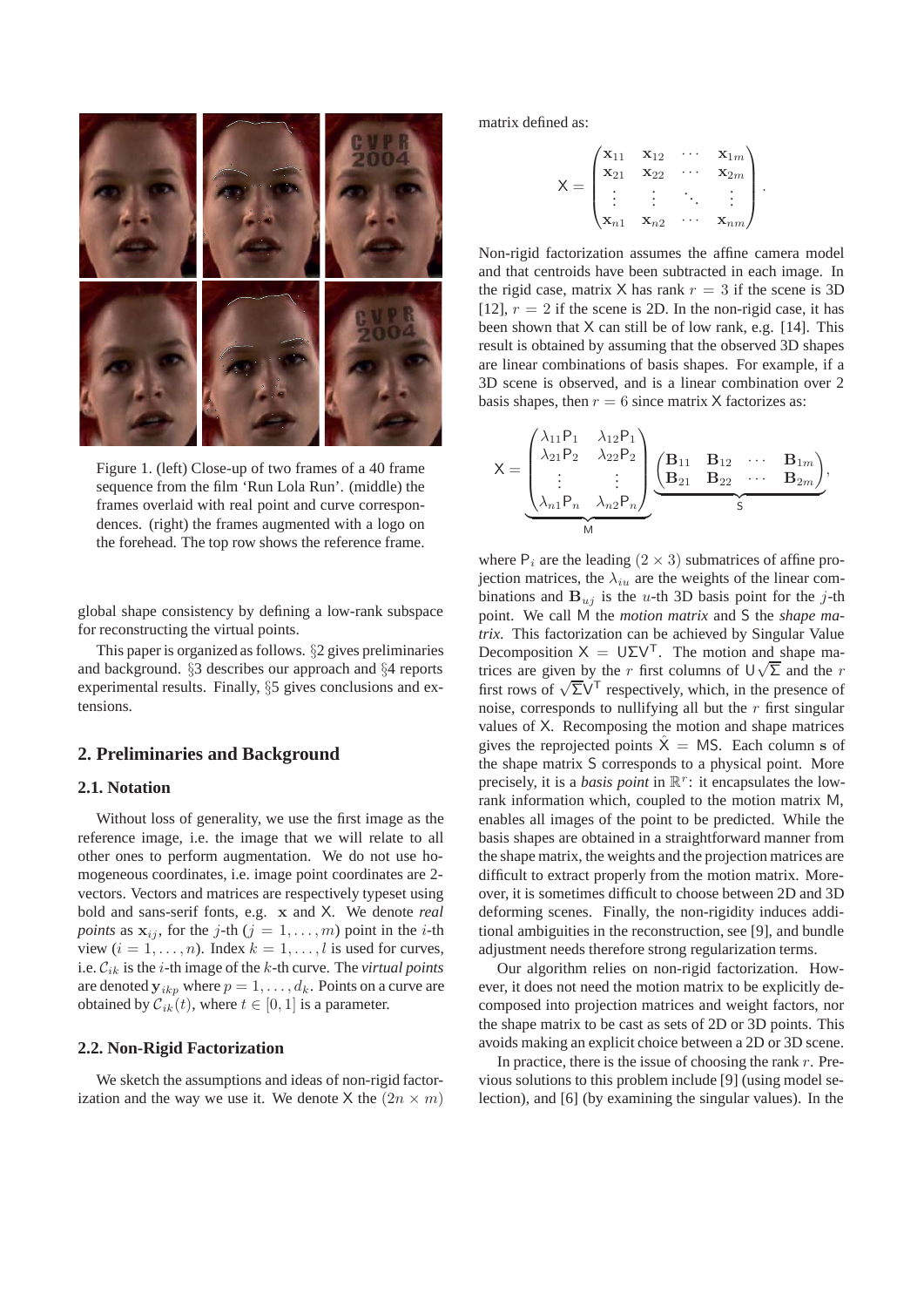experimental section §4, we use cross-validation measures to choose r.

# **2.3. Thin-Plate Spline Image Interpolants**

A  $\mathbb{R}^2 \to \mathbb{R}^2$  radial basis function has the form  $f(\mathbf{x}) =$  $(f^x(\mathbf{x}) \ f^y(\mathbf{x}))^{\mathsf{T}}$ , where, if we define  $* \in \{x, y\}$ :

$$
f^*(\mathbf{x}) = \alpha^* + \gamma^* x + \delta^* y + \sum_{j=1}^m w_j^* E(||\mathbf{x}_j - \mathbf{x}||). \quad (1)
$$

A 2D thin-plate spline is obtained by choosing the basis functions as  $E(\rho) = \rho^2 \log \rho$ . This choice minimizes the *bending energy* [2]:

$$
\Phi(f) = \iint \left( \left( \frac{\partial^2 f}{\partial x^2} \right)^2 + 2 \left( \frac{\partial^2 f}{\partial x \partial y} \right)^2 + \left( \frac{\partial^2 f}{\partial y^2} \right)^2 \right) dx dy.
$$

Interpolating or approximating mappings can be constructed from m point correspondences  $\mathbf{x}_j \leftrightarrow \mathbf{x}'_j$ . The parameters of a manning are encapsulated into a  $(m+3) \times 2$ rameters of a mapping are encapsulated into a  $(m + 3) \times 2$ matrix h =  $(\mathbf{h}^x \mathbf{h}^y)$  where the  $m + 3$  vectors  $\mathbf{h}^x$  and  $\mathbf{h}^y$ <br>are defined by  $\mathbf{h}^{*T} = (w^* \dots w^* \quad \mathbf{e}^* \quad \mathbf{e}^{*} \quad \mathbf{e}^{*})$ are defined by  $\mathbf{h}^{*T} = (w_1^* \cdots w_m^* \alpha^* \gamma^* \delta^*).$ <br>In practice, parameters h are computed by m

In practice, parameters h are computed by minimizing the following cost function [4]:

$$
\psi(f, \mathbf{x}_j, \mathbf{x}'_j, \sigma) = \sigma \Phi(f) + \sum_{j=1}^m d^2(\mathbf{x}'_j, f(\mathbf{x}_j)).
$$

The regularization parameter  $\sigma \in \mathbb{R}^+$  controls the trade-off between the smoothness of the mapping and the interpolation. In the limiting case  $\sigma = 0$ , f interpolates the point correspondences. When  $\sigma > 0$ , they are approximated, and when  $\sigma \rightarrow +\infty$ , the mapping tends to an affine transformation.

By taking the partial derivatives of  $\psi$  with respect to h, one obtains the following linear system:

$$
C(\mathbf{x}_j)h = D(\mathbf{x}'_j). \tag{2}
$$

where the  $(3 + m) \times (3 + m)$  matrix  $C(\mathbf{x}_i)$  depends only on the coordinates in the source image, while the  $(3 + m) \times 2$ matrix  $D(\mathbf{x}'_j)$  contains the coordinates of the points in the target image: target image:

$$
C(\mathbf{x}_j) = \begin{pmatrix} K + \sigma I & P \\ P^T & 0 \end{pmatrix}, D(\mathbf{x}'_j)^T = (\mathbf{x}'_1 \cdots \mathbf{x}'_m \mathbf{0} \mathbf{0} \mathbf{0}),
$$

where the  $(r, c)$ -th entry of matrix K is  $E(||\mathbf{x}_r - \mathbf{x}_c||)$  and the *r*-th row of matrix P is  $(1 \mathbf{x}_r^T)$ . The last three equations<br>are the 'side conditions' which ensure that the computed are the 'side conditions', which ensure that the computed mapping has square integrable second derivatives, i.e. that it behaves smoothly outside the region of interest.

The outcome is a vector valued function  $f(\mathbf{x})$ , which exactly maps the corresponding points  $x_j \leftrightarrow x'_j$  onto each other (for  $\sigma = 0$ ) and is a smooth interpolant for other other (for  $\sigma = 0$ ) and is a smooth interpolant for other points.

## **3. Computing the Mappings**

We are given an image sequence of a deforming surface, where there may be relative motion between the surface and camera. Our goal is to recover a set of thin-plate spline mappings between the reference frame and each of the other frames of the sequence. We wish to exploit curve, as well as point, correspondences in computing these maps. Whilst mappings can be constructed from point correspondences as reviewed in §2.3, the extension to curve correspondences is not trivial.

- 1. *Tracking*. Compute point  $x_{ij}$  and curve  $\mathcal{C}_{ik}$  tracks. Gather the points in matrix X.
- 2. *Rank and regularization parameter selection*, §3.1. Compute the rank  $r$  to be used for non-rigid factorization and the regularization parameter  $\sigma$  of the thin-plate spline mappings by cross-validation.
- 3. *Non-rigid factorization*, §2.2. Factorize X into motion M and shape S. The reprojections are  $\hat{X} = MS$ .
- 4. *Thin-plate spline mappings estimation*, §2.3. Use reprojected points in matrix  $\hat{X}$  to estimate the  $f_i$ .
- 5. *Curves registration assessment*, §3.2. For each curve k, if the registration error  $\mathcal{D}_k^2 > \mu^2$ , introduce a virtual point on this curve, as described in §3.3. If all curves are well-registered, converge.
- 6. *Basis points reconstruction*, §3.4. For all virtual points, reconstruct a basis point by appending a column  $s_{kn}$  to the shape matrix S. Append the corresponding column to matrix X.
- 7. *Global refinement (optional)*, §3.5. Minimize the global error function  $\mathcal{E}$ , equation (6), over the mappings and all virtual basis points **s***kp*.
- 8. *Iteration*. Loop on 3.

Table 1. Point- and curve-based multiple-view dense registration algorithm. The curve registration threshold  $\mu$  is typically chosen as 1/10 pixels.

The idea is to first use measured point correspondences throughout the sequence to compute an initial estimate of the cameras and basis points via non-rigid factorization. A thin-plate spline mapping can then be built from the estimated point correspondences between the reference image and any other frame. Note that the rank  $r$  used in the nonrigid factorization and the regularization parameter  $\sigma$  used for the mappings are computed at this stage by minimizing a cross-validation error, as described in §3.1. The computed thin-plate spline provides an initial estimate of the desired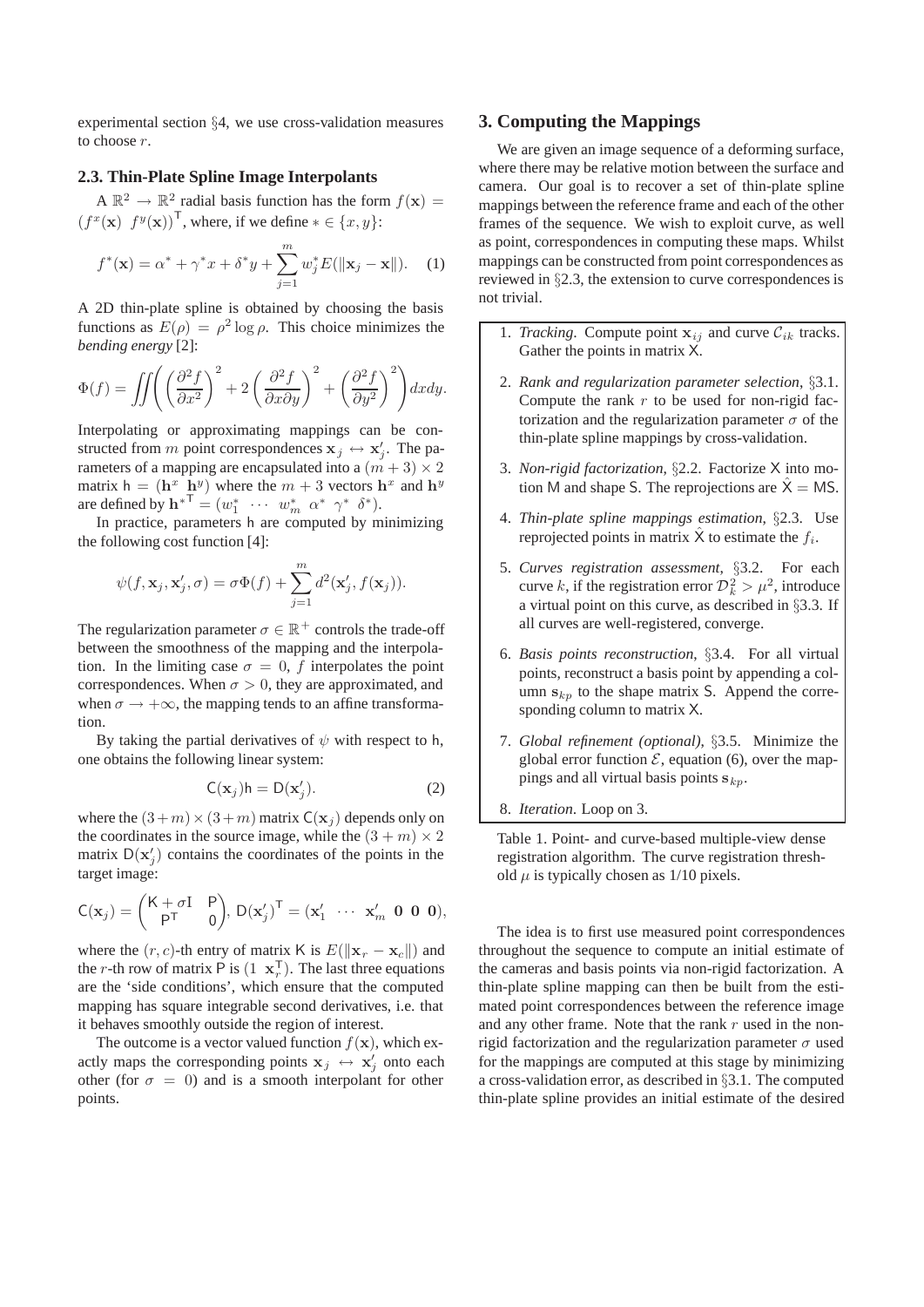map. However, this initial estimate will induce a registration error on the curves, and the map is then refined by minimizing this registration error. Our method differs from that of [4] principally in this use of points to provide an initial estimate that is consistent over multiple frames.

More precisely, the algorithm proceeds as follows. The initial parameters  $h_i$  of mappings  $f_i$  are computed using the real point correspondences  $x_{ij}$ , where  $f_i$  is the mapping between the reference image and the  $i$ -th image. For each curve correspondence  $C_{ik}$ ,  $i = 1, \ldots, n$ , a multi-view registration error is computed, as the mean distance between the reference curve  $C_{1k}$  mapped with  $f_i$  to images  $i = 2, \ldots, n$ and the corresponding curves  $C_{ik}$ . The computation of the curve registration error is described in §3.2. If the registration error of a curve is too high, say the distance is greater than 1/10 pixels, this means that the image area surrounding the curve is badly mapped, and that the curve may provide useful constraints to improve the mapping. To incorporate this information, we introduce a virtual point  $y_{ikq}$  on the curve, as described in §3.3. This process is iterated until the registration of all curves becomes satisfactory. The role of the virtual point correspondences, chosen on corresponding curves, is to make the mappings computed throughout the iterations register the curves better and better. In other words, the virtual point correspondences are used to incorporate into the mapping the information provided by the curve correspondences.

The iterative process is important since it ensures that all curves are well-registered by the mapping, and that the set of virtual points is minimal. The alternative solution of introducing a fixed number of virtual points on each curve is not satisfactory, since this set of points could be redundant for some curves, while other curves could be badly registered by the mapping.

Introducing point correspondences on curves yields one major problem: nothing guarantees that they are actually consistent, in the sense of being the image of a unique 3D point. We deal with this problem using the non-rigid factorization reviewed in §2.2. A similar idea is followed in [13] for the reconstruction of unreliable point correspondences. Using non-rigid factorization, we factorize the real point correspondences into a motion and a shape matrix. Given the motion matrix, instead of computing directly the positions of all virtual corresponding points  $y_{ikq}$  along the curves in all images, we instead compute the corresponding 3D basis points **B**, which makes the virtual points consistent with the low-rank shape constraint. More details are given in §3.4.

Our global refinement step turns into minimizing the distance between the virtual points predicted by the mappings and those predicted by the reconstruction, and the global registration error on curves. The cost function is described in §3.5 and the optimization procedure in appendix A. The

algorithm is summarized in table 1.

#### **3.1. Computing the Rank and Regularization**

We propose to choose the rank  $r$  used in the non-rigid factorization and the regularization parameter  $\sigma$  of the thinplate splines by minimizing a cross-validation error  $\tau(r, \sigma)$ . Cross-validation reflects how well the model can interpolate the data. It consists of applying the algorithm to the data but leaving out one of the correspondences. The error in the predicted positions of this correspondence is then measured using the mappings computed from all the remaining correspondences. We perform non-rigid factorization, and use the reprojected points to compute thin-plate splines. The point left out is then transferred from the first view to all other views using the thin-plate splines, and the difference between its actual and predicted positions is computed. The cross-validation error  $\tau(r, \sigma)$  is obtained by averaging these differences over all views and all points. By varying the rank r used in non-rigid factorization and the regularization parameter  $\sigma$  of the thin-plate splines, different crossvalidation errors are obtained. We choose r and  $\sigma$  such that  $\tau(r,\sigma)$  is minimized.

#### **3.2. Assessing Curve Registration**

This section deals with computing the multi-view registration error  $\mathcal{D}_k$  of a curve correspondence  $\mathcal{C}_{ik}$ ,  $i =$  $1, \ldots, n$ , given a multi-view mapping  $f_i$ ,  $i = 2, \ldots, n$ . As explained previously, we use a transfer error, given by the mean of the distances between  $f_i(\mathcal{C}_{1k})$ , the reference curve  $C_{1k}$  mapped to image  $i > 1$ , and the corresponding curve  $\mathcal{C}_{ik}$ :

$$
\mathcal{D}_k^2 = \frac{1}{n-1} \sum_{i=2}^n \varepsilon^2(f_i(\mathcal{C}_{1k}), \mathcal{C}_{ik}), \tag{3}
$$

where  $\varepsilon$  is a distance measure between two curves. A natural distance measure is the average of the distances between  $e$  regularly sampled points on  $C$  with parameters  $t<sub>q</sub>$ ,  $q = 1, \ldots, e$ , and  $C'$ :

$$
\varepsilon^2(\mathcal{C}, \mathcal{C}') = \frac{1}{e} \sum_{q=1}^e \left( \min_{t' \in [0,1]} d^2(\mathcal{C}(t_q), \mathcal{C}'(t')) \right). \tag{4}
$$

By substituting equation (4) into equation (3), we obtain:

$$
\mathcal{D}_k^2 = \nu \sum_{i=2}^n \sum_{q=1}^e \left( \min_{t' \in [0,1]} d^2(f_i(\mathcal{C}_{1k}(t_{kq})), \mathcal{C}_{ik}(t')) \right), \tag{5}
$$

where  $\nu = \frac{1}{e(n-1)}$  is a normalizing factor. This expression can be evaluated by commuting  $e(n-1)$  independent sion can be evaluated by computing  $e(n - 1)$  independent one-dimensional minimisations over  $t'$ . We use the Newton algorithm with analytic differentiation. Reliable initial solutions are provided by  $t' = t_{kq}$ , and the constraint  $t' \in [0, 1]$ <br>is enforced by a simple clamping. Note that for certain is enforced by a simple clamping. Note that for certain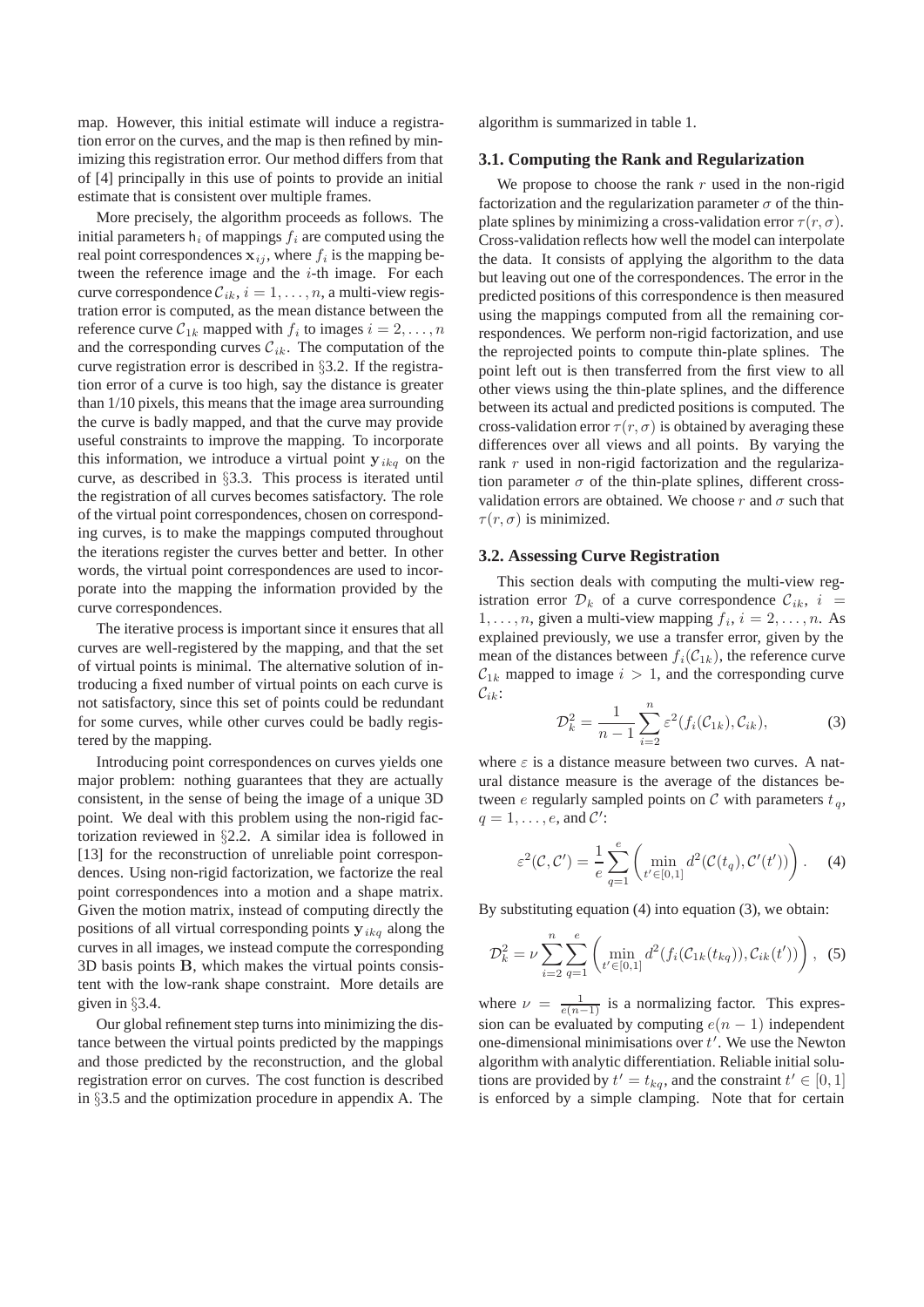curve parameterizations, direct specific solutions may exist to compute  $\mathcal{D}_k$ .

## **3.3. Choosing the Virtual Points**

At each iteration of the algorithm, the current estimated mapping is tested against each curve. Assume that the registration error  $\mathcal{D}_k$  of the k-th curve is not satisfactory. We drop the curve index k for clarity throughout this section.

A virtual point  $y_{1q} = C_1(s_{1q})$  is introduced on the curve in the reference image (see below). The corresponding virtual points in the other views are chosen on the corresponding curves, such the mapping computed at the next iteration will tend to better match the curves. A trivial solution to chose the corresponding points  $y_{ia}$  is to evaluate all images of the curve with the same parameters, i.e.  $y_{ia} = C_i(s_{1a})$ . However, this solution highly depends on the parameterisation of the curves. We prefer to choose for the  $y_{ia}$  the closest points to the points predicted by the current mapping:

$$
\mathbf{y}_{iq} = \mathcal{C}(s_{iq}) \text{ with } s_{iq} = \arg\min_{s} d^2(f_i(y_{1q}), \mathcal{C}_i(s)).
$$

The virtual point introduced in the reference image is chosen such that it has a high probability to reduce the curve registration error, i.e. such the total error  $\sum_{i=2}^{n} d^{2}(f_{i}(y_{1q}), C_{i}(s_{iq}))$  induced by chosing the corresponding points is maximized.

## **3.4. Reconstructing the Basis Points**

We drop the curve index  $k$  for clarity throughout this section. We tackle the problem of finding the virtual corresponding points of **y***ip*, and reconstructing the underlying basis point  $\mathbf{s}_p$ . Point  $\mathbf{y}_{1p}$  lies on  $\mathcal{C}_1$  in the reference image and has been introduced to incorporate information from this curve correspondence in the mapping. Computing the corresponding points  $y_{2p}$ , ...,  $y_{np}$  is difficult due to the aperture problem: they may be located anywhere along the curves  $C_2, \ldots, C_n$  in frames  $2, \ldots, n$  respectively. This problem is  $(n - 1)$ -dimensional, where *n* is the number of views. To reduce this high-dimensional problem, we consider the previously computed non-rigid factorization  $\hat{X} = MS$ . Each column s of the shape matrix S corresponds to a particular point. For any virtual point  $y_{1p}$ , we append a column  $s_p$  to matrix S. The corresponding image points are given by  $(\hat{y}_{1p}^T \cdots \hat{y}_{np}^T)^T = M s_p$ . We have reduced our  $(n - 1)$ -dimensional problem to a r-dimensional one, where  $r$  is the rank used for non-rigid factorization, e.g. from 39 to 3 on the 40 frame Lola sequence. The accurate estimation of  $s_p$  is part of the global non-linear refinement described in the next section. We compute  $s_p$  such that the distances between the predicted points  $\hat{\mathbf{y}}_{ip}$  and the points  $y_{ip}$  is minimized for  $i = 2, \ldots, n$ , and such that  $\hat{y}_{1p} = y_{1p}$ .

$$
\min_{\mathbf{s}_p \ \mid \ \hat{\mathbf{y}}_{1p} = \mathbf{y}_{1p}} \sum_{i=2}^n d^2(\hat{\mathbf{y}}_{ip}, \mathbf{y}_{ip}).
$$

This is a linear least squares problem under linear constraints, that we solve using the framework described in e.g. [5, A3.4.4].

#### **3.5. Non-Linear Global Refinement**

We deal with the last step of our iterative algorithm, the global refinement of the mappings parameters and virtual points positions. We minimize an error function consisting of two terms:

$$
\min_{h_i, s_{kp}} \mathcal{E} \text{ with } \mathcal{E}^2 = \mathcal{E}_{rec}^2 + \zeta^2 \mathcal{E}_{reg}^2,\tag{6}
$$

where  $h_i$  are the parameters of the *i*-th mapping  $f_i$  and  $\zeta^2$  is a weight that we currently choose as 1. The reconstruction term  $\mathcal{E}_{rec}$  and the registration term  $\mathcal{E}_{req}$  are described below. The appendix shows how the optimization can be carried out using sparse matrix inversion.

The reconstruction term concerns the reconstruction of the basis points for the virtual points. It measures the difference between the virtual image points predicted by the reconstruction and those predicted by the mapping:  $\mathcal{E}_{rec}^2 = \sum_{k=1}^l \sum_{i=2}^n \sum_{p=1}^{d_k} d^2(\hat{\mathbf{y}}_{ikp}, f_i(\mathbf{y}_{1kp}))$ , where  $d_k$  is the number of virtual points on curve k.

The registration term accounts for the registration of the curves across the images. It is based on the multi-view curve registration error  $\mathcal{D}_k$  of §3.2:  $\mathcal{E}_{reg}^2 \propto \sum_{k=1}^l \mathcal{D}_k^2$ .

## **4. Experimental Results**

#### **4.1. Implementation Details**

We mark real points and curves in the first image, and use the Shi-Tomasi point tracker [11] to get the real point correspondences. Curves are modeled by natural splines. We track each curve by computing a local non-rigid transformation  $q$  by minimizing an intensity-based registration error on the image patch  $X$  surrounding the curve:

$$
\min_{g_i} \sum_{\mathbf{x} \in \mathcal{X}} \left( \mathcal{I}_1(\mathbf{x}) - \mathcal{I}_i(g_i(\mathbf{x})) \right)^2,
$$

where  $\mathcal{I}_i(\mathbf{x})$  is the intensity or colour of the pixel with coordinates **x** in image  $\mathcal{I}_i$ , and  $q_i$  is a thin-plate spline with a fixed number of centres, chosen as 4 in our implementation. Transformations g*<sup>i</sup>* are used to transfer the control points of the curve, which are finely tuned by maximizing the normal image gradient along the curve.

More sophisticated curve trackers, see e.g. [8], based on geodesic snakes, could be used as well.

#### **4.2. Computing the Rank and Regularization**

We use the procedure of §3.1 based on cross-validation to determine the rank  $r$  to be used in non-rigid factorization and the regularization parameter of the thin-plate splines.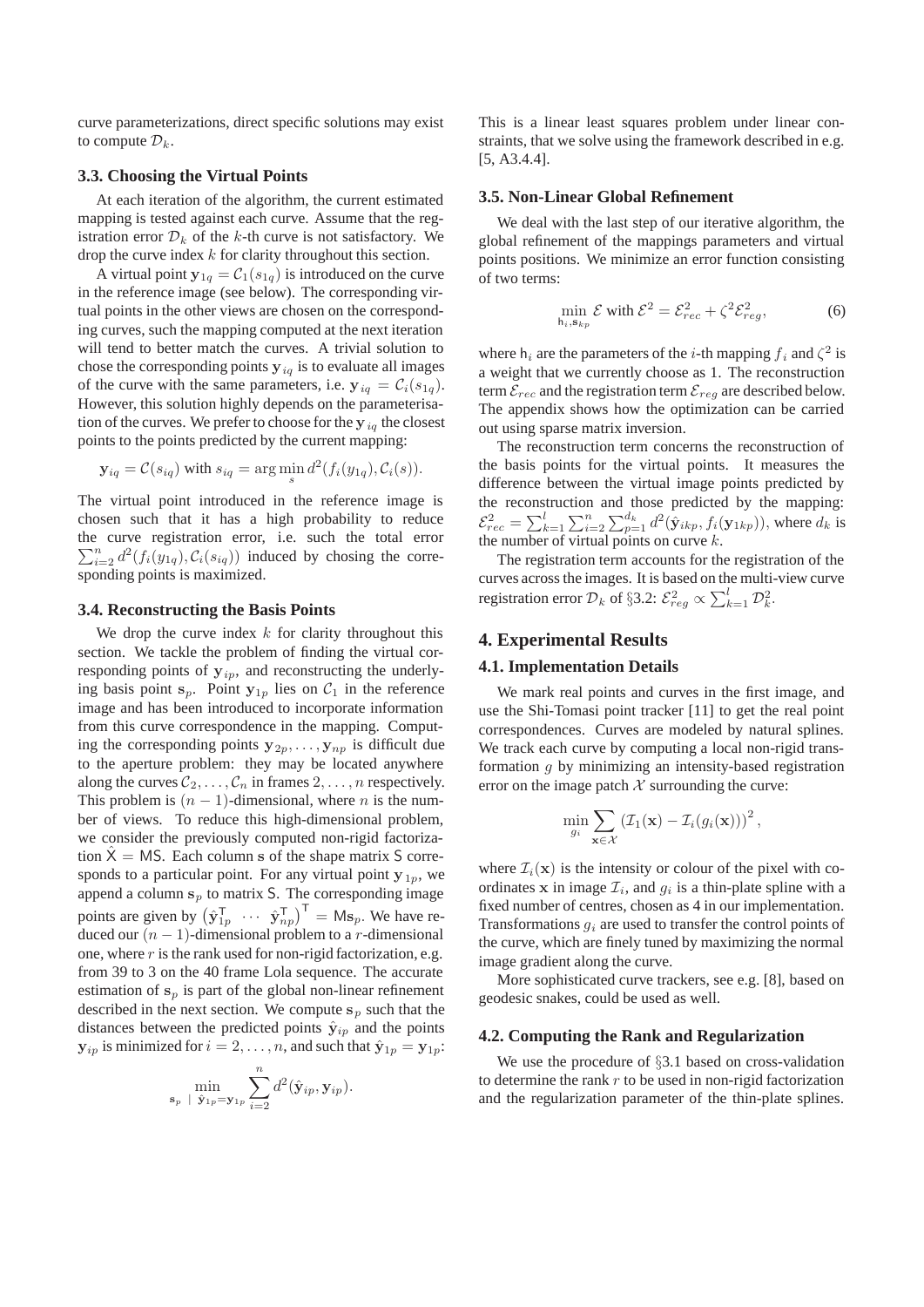

Figure 2. (top row) Sample frames (5 out of 105) of the Bears sequence. (second row) the point and curve correspondences. (third row) the computed flow field. (last row) the augmented sequence.



Figure 3. Cross-validation on the Bears sequence, measured against the regularization parameter  $\sigma$  of the thin-plate spline mappings and the rank  $r$  used in non-rigid factorization. The vertical line indicates the selected rank  $r = 8$ . The horizontal line indicates the cross-validation computed on raw point tracks. The cross-validation for the curves clearly shows that they improve the computed mappings.

Cross-validation also provides a quantitative analysis. We use the 105 frames of the Bears sequence shown in figure 2. We chose this sequence since many stable point and curve correspondences can be obtained. More precisely, we tracked 94 points and 6 curves.



Figure 4. Multi-view curve registration error through the iterations of the Lola sequence, from top to bottom: hairline, left and right eyebrows.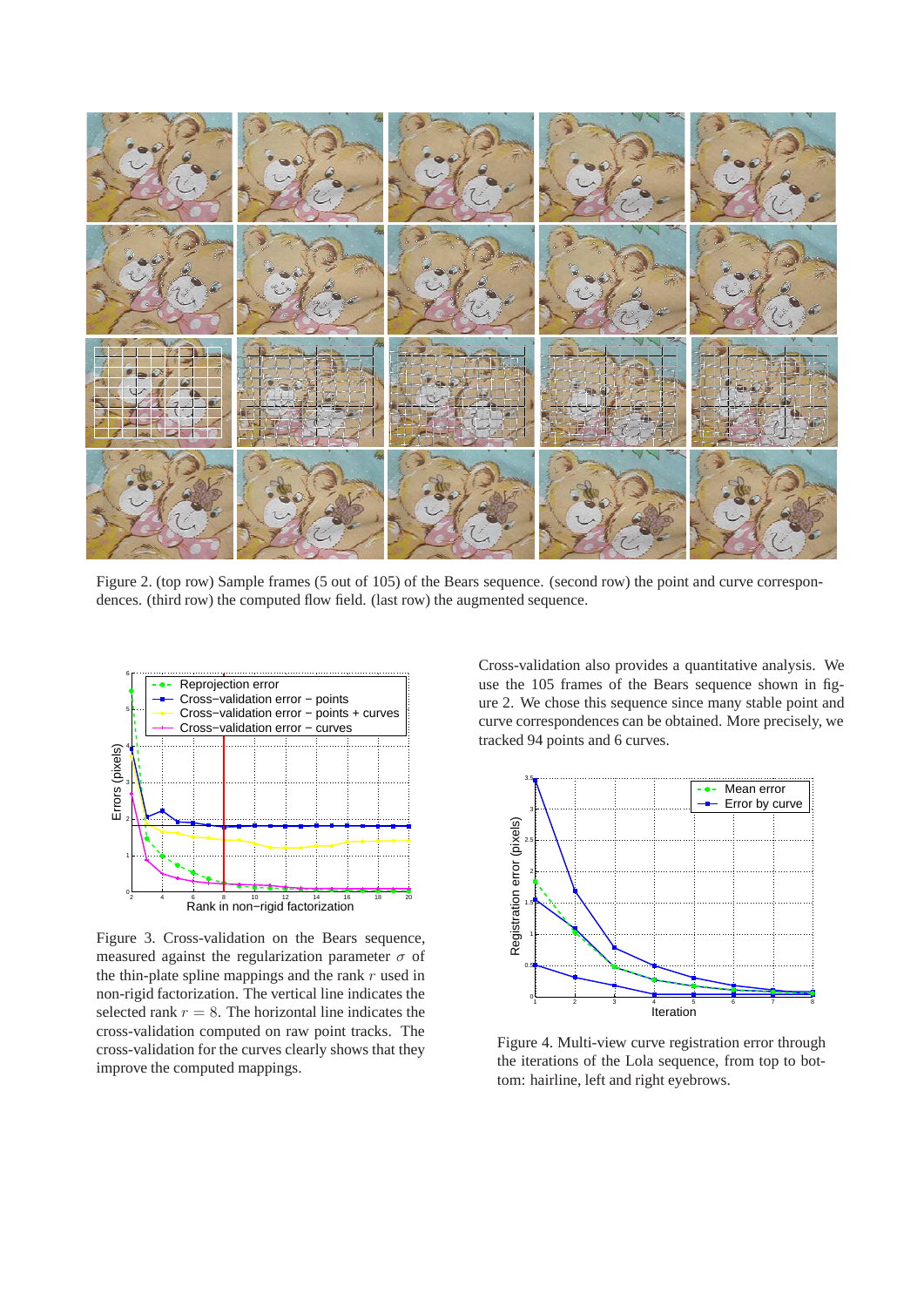Figure 3 shows the cross-validation plotted against different values of r. For each value of r, the  $\sigma$  minimizing the cross-validation is employed.

The same experiment run on the Lola sequence, not shown here, gave  $r = 3$ .

#### **4.3. Augmenting Images**

We give a qualitative evaluation of the registration algorithm by augmenting sequences. We first consider the Lola sequence, consisting of 40 frames, from which samples are given in figure 5. The 33 real points and 3 curves used are shown on figure 1. The algorithm requires a total of 7 iterations to converge, to a 0.052 pixels average registration error on the curves, and 16 virtual points to be inserted – 7 on the hairline, 6 on the left eyebrow and 3 on the right eyebrow. Figure 4 shows the evolution of the registration error for each curve and the mean over all curves, as the iterations proceed. Figure 6 shows the curves mapped from the reference image to another image of the sequence through the iterations. We observe that the quality of the mapping in the vicinity of the curves clearly improves through the iterations, until finally the mapped curve becomes indistinguishable from the tracked curve. Figure 7 shows images of the Lola sequence augmented with a logo on the forehead. There is a significant gain of quality between the result obtained using only the real points and the result obtained by applying our algorithm to real points and curves.



Figure 7. (left) The augmented reference image. (middle) The augmentation transferred based on real points. (right) Using real points and curves. In the former case, the logo is deformed and shifted towards the hairline, while in the latter case, it is centred on the forehead, as in the reference image.

# **5. Conclusions and Extensions**

One drawback of using the reference image registration approach is that occlusions can not be handled easily. This limits the number of sequences that can be dealt with. A more explicit 3D surface representation would address this problem.

We plan to introduce a final step designed to tune the mapping's parameters based on a direct method, i.e. intensity-based, that should capture more completely all the fine deformations of the surface.

# **A. Sparse Optimization Algorithm**

We show how to carry out the optimization of criterion  $\mathcal{E}$ , equation (6), using a sparse Levenberg-Marquart algorithm. By merging the two sums over  $k$  and on  $i$ , and incorporating the inner minimization over  $t'$  in the main outer minimization by introducing the parameters  $t'_{ikq}$ , the problem becomes:

$$
\min_{\mathbf{h}_i, \mathbf{s}_{kp}, t'_{ikq} \in [0,1]} \qquad \sum_{k=1}^l \sum_{i=2}^n \left( \sum_{q=1}^e d^2(f_i(\mathcal{C}_{1k}(t_{kq})), \mathcal{C}_{ik}(t')) \right) + \left( \sum_{p=1}^{d_k} d^2(\hat{\mathbf{y}}_{ikp}, f_i(\mathbf{y}_{1kp})) \right).
$$

Let J denotes the Jacobian matrix of  $\mathcal{E}$ . The Levenberg-Marquardt algorithm consists in iteratively solving normal equations  $(H + \theta I)\delta = -g$ , where  $g = J^T r$  is the gradient and  $H = J<sup>T</sup>J$  the Gauss-Newton approximation of the Hessian matrix. Parameter  $\theta \in \mathbb{R}$  is tuned heuristically. We



Figure 8. Shape of the Hessian matrix H (Gauss-Newton approximation) for a toy example with  $n = 3$ images,  $m = 3$  real points,  $l = 2$  curves,  $e = 5$ sampled points for curve registration error estimation,  $d_1 = 2$  virtual points on curve 1,  $d_2 = 1$  virtual point on curve 2 and rank  $r = 3$  for non-rigid factorization.

refer to e.g. [5, A4.2] for more details. In order to solve the normal equations efficiently, we investigate the shape of matrix H, shown in figure 8. As can be seen, this matrix has